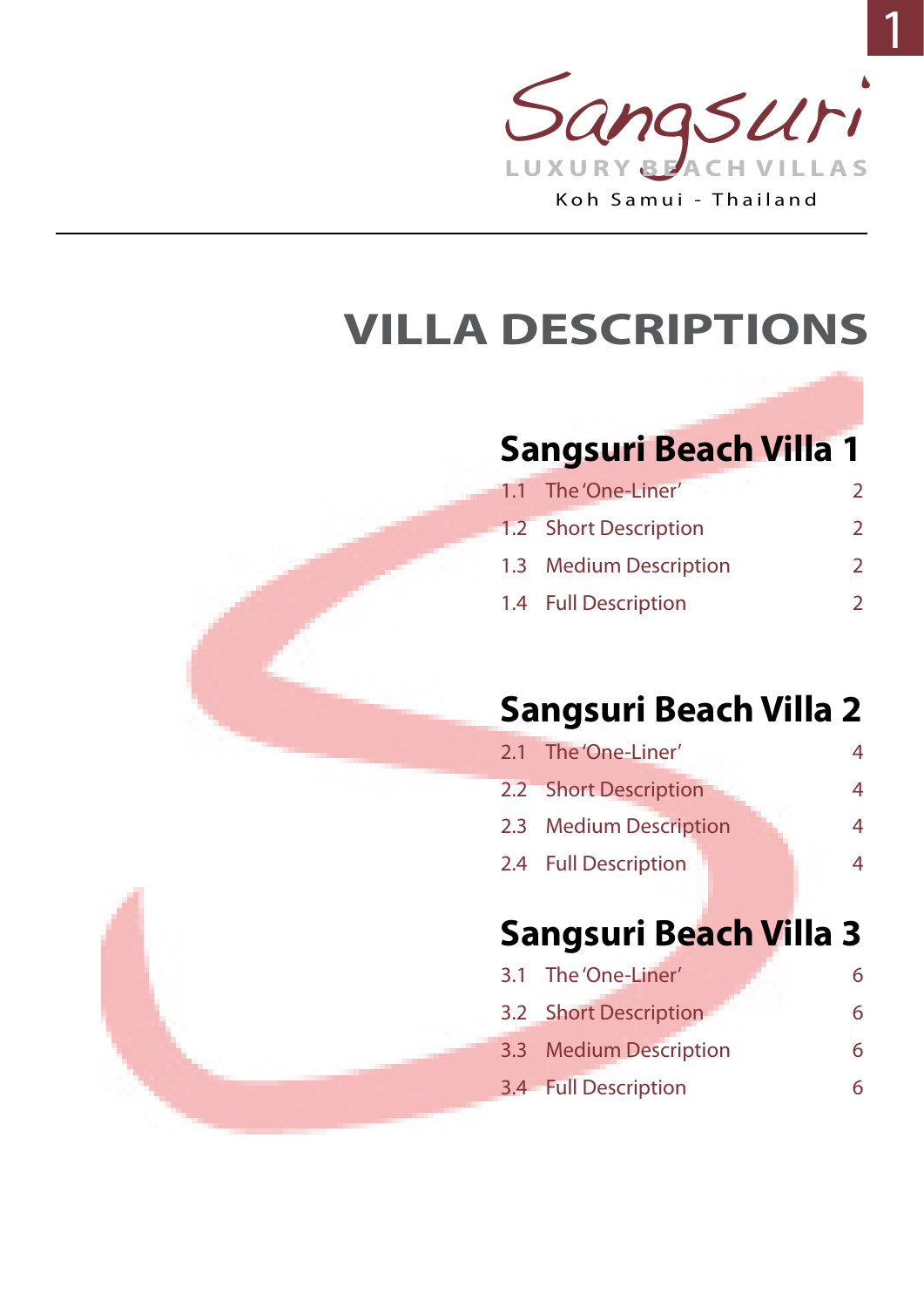## <span id="page-1-0"></span>**SANGSURI BEACH VILLA 1**

#### **1.1 The 'One-Liner'**

Sangsuri Beach Villa 1 is the largest of our three villas. With its 6 double bedrooms – all with a breathtaking sea view – and a dorm for children, the villa offers accommodation for up to 20 guests.

### **1.2 Short Description**

Sangsuri Beach Villa 1 is the largest of our three villas. With its 6 double bedrooms – all with a breathtaking sea view – and a dorm for children, the villa offers accommodation for up to 20 guests.

Direct access to the beach, the 22 m pool, the large lawns, the massage pavilion and many other facilities ensure that your stay at Sangsuri will be enjoyable and relaxing.

### **1.3 Medium Description**

The largest of three magnificent villas that make up the Sangsuri estate on Koh Samui, Villa Sangsuri 1 is an expansive seven bedroom property built over a series of wide, lawned and landscaped terraces that step down to an undisturbed stretch of beach just north of the island's main tourist area, Chaweng.

Making full use of the dramatic, sloping cliffside location, the architect has created a supremely comfortable and luxurious tropical retreat that is essentially a private resort and therefore well suited to groups or large families.

The villa's multiple levels house comfortable bedroom pavilions with private sky gardens and sun terraces, all of which draw in calming views of the ocean and a picturesque, uninhabited offshore island known as Koh Matlang. The generous, furnished open-plan lounge and dining space folds open onto a fabulous 22 metre pool and steps lead from a wide beachside lawn directly onto the soft Samui sand.

Sangsuri Villa 1 is the perfect choice for a private wedding or celebration with two connected and equally expansive luxury villas located right next door. The estate can comfortably accommodate groups of 30 more guests and the property also features a dedicated 8-bunk children's dorm making it one of the island's top choice family holiday villas.

### **1.4 Full Description**

(Text from 'Medium Description' plus text below:)

#### **The Villa**

An automated gate at the villa's roadside entrance opens onto a car park area and staff quarters with the villa's only two-storey accommodation occupying the top level of the grounds to the left. This building houses a multi-function room and comfortable AV room on the lower floor, the latter furnished with a sizeable sofa and wall mounted flatscreen TV with DVD, satellite channels and powerful sound system. The upper floor is home to a spacious and colourful children's dorm with comfortable, contemporary bunk beds for eight children and an ensuite bathroom with shower room and toilet. A guest or nanny's bedroom is directly opposite the dorm, also with its own bathroom, and all offer stunning views of the coast and ocean below.

From the upper level entrance, a series of steps lead down to five more expansive landscaped terraces housing the guest bedrooms and living pavilions. The next level down is backed by a tall planted wall and opens onto Bedrooms 4 and 5, both of which are surrounded by pebbled water features and boast private garden terraces with spectacular views and the choice of in or outdoor showers in the ensuite bathrooms.

Wide central stone steps then lead down to another bedroom level, where Bedrooms 2 and 3 both slide open onto their own covered terraces and lawns. Both bedrooms feature walk-in wardrobes and a choice of indulgent bathing options. Bedroom 3 opens onto an outdoor bath tub, Bedroom 2 onto an outdoor shower.

One more level down leads to the villa's open-plan lounge, dining space and double kitchen, all fronted by wood and glass doors that open onto a lawned terrace and generous seaview pool. The living space is furnished in a contemporary style with three comfortable sofas, a coffee table, as well as two dining tables that provide mealtime seating for up to 16 people. A resort style kitchen, breakfast area, built-in barbecue and covered, furnished relaxation sala – plus a separate guest bathroom – not only make this space an indulgent private lounge, but also an ideal venue for entertaining guests.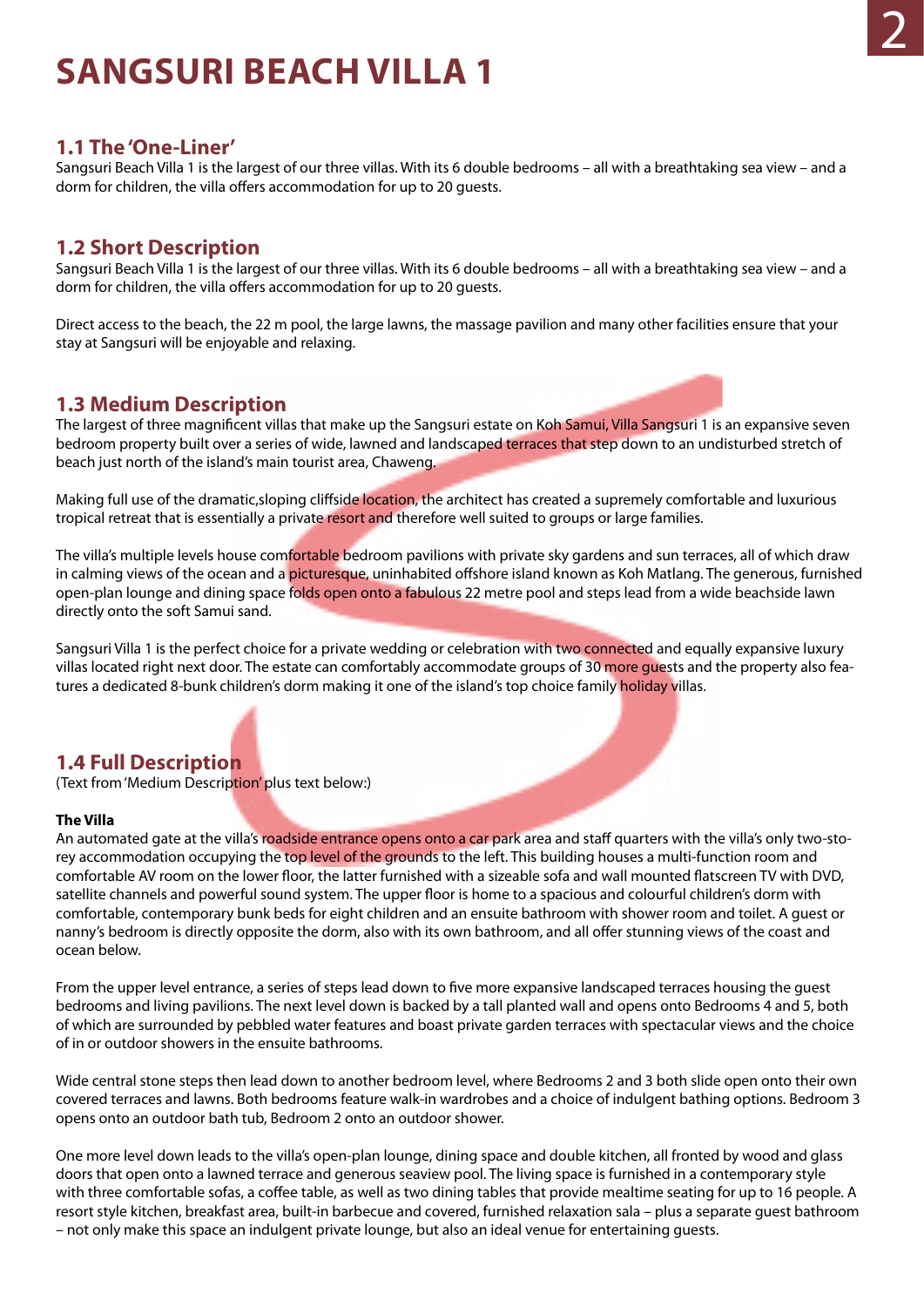The villa's penultimate level houses the fabulous master suite, which also opens onto a private covered oceanview terrace and boast two bathrooms, one with shower, the other home to an indulgent standing bath-tub for a soothing sea view soak. From there, steps lead down to the oceanside lawn, furnished with sun loungers overlooking the beach. A high wall at one end features a built-in projector screen so the garden can be transformed into an outdoor cinema.

An open air shower allows guests to rinse off after a walk on the beach and massage sala completes the tropical scene, poised within earshot of the lapping waves for the ultimate in private relaxation.

#### **Staying at the Villa**

Villa Sangsuri 1 is an extravagant private resort hidden away in a stunning, peaceful beachside location. Guests can enjoy every possible private amenity and intelligent designs mean large groups have an appealing blend of communal and private spaces to explore. Serene ocean views are a constant pleasure and the villa is surrounded by colourful tropical flowers.

The villa's chic, contemporary design scheme is nicely balanced against a more rustic feel that includes thatched-roof bedroom pavillions and shuttered bathrooms. A harmonious balance is easily achieved between in and outdoor living as you wander between the various spaces and levels that make up this impressive and expansive residence. Days easily pass lazing by the pool or on the beach, punctuated by al fresco meals prepared to order by the villa's private chef.

Evenings are equally relaxed and appealing, with a wide choice of places to gather, socialise and dine under the stars, serenaded by the sound of the gentle sea, always just a stroll away and almost constantly in view. Children will be as content as their parents with a private beach to comb, a generous lawn to play on and of course the unique addition of their own dedicated dorm and TV den to hang out in, safely supervised day and night.

Villa Sangsuri 1 is perfect for weddings, anniversary gatherings, parties or just as the ideal place to spend quality time with friends or family in the comfort and privacy of a superlative private beachfront residence.

\*remark Villa1 has Six bedrooms plus children's bunk room

\*\* Images and descriptions depicted may include prices, features, furnishings, facilities, services and amenities that are subject to change at any time.

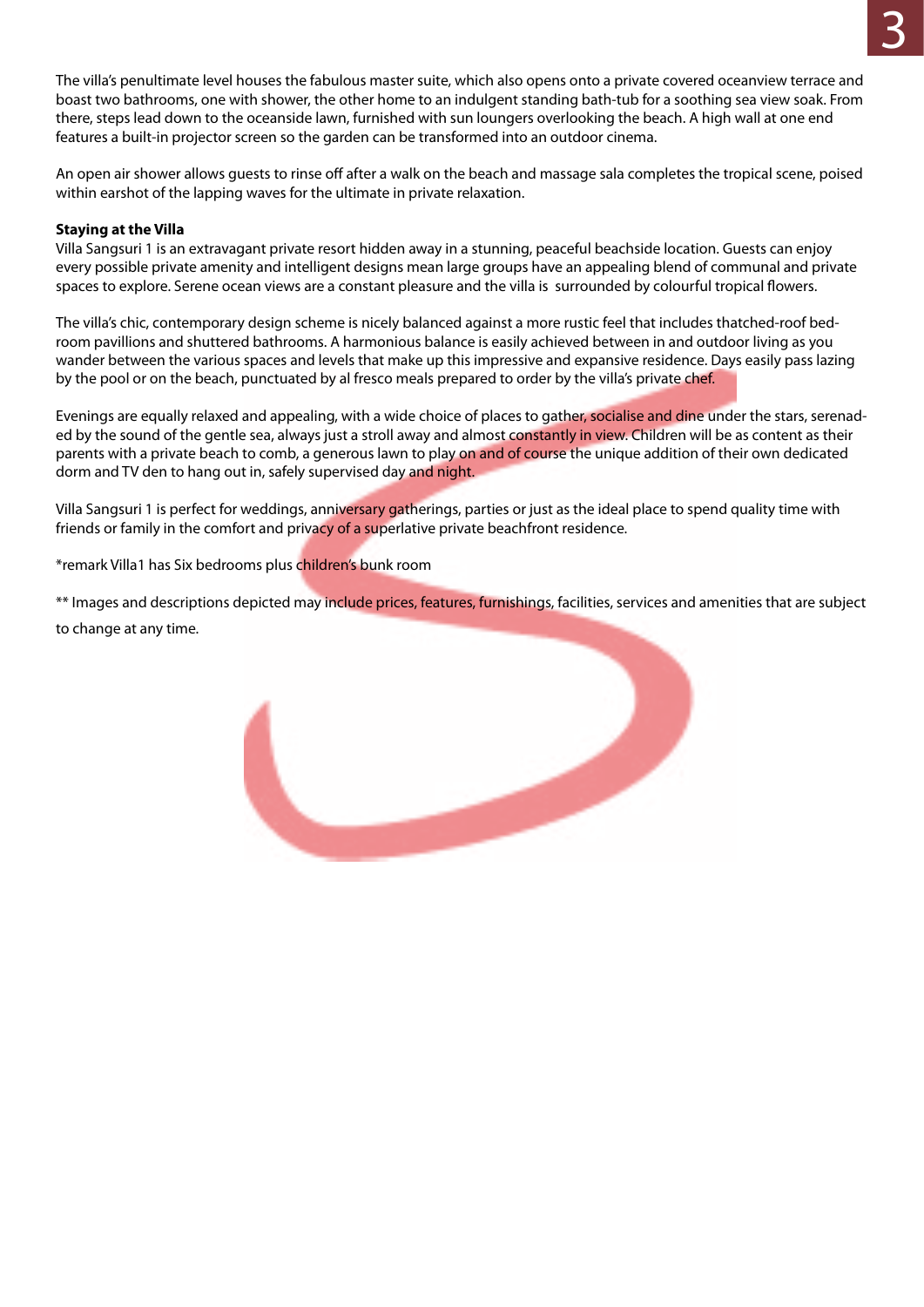## <span id="page-3-0"></span>**SANGSURI BEACH VILLA 2**

#### **2.1 The 'One-Liner'**

With its open salon, dining room and kitchen, Sangsuri Beach Villa 2 is the ideal choice for guests who enjoy outdoor living.

#### **2.2 Short Description**

With its open salon, dining room and kitchen, Sangsuri Beach Villa 2 is the ideal choice for guests who enjoy outdoor living.

The 6 double bedrooms – all with spectacular sea view – offer high-class accommodation for the discerning guest. Upon request, one of the bedrooms can be converted into a dorm for four children.

Two swimming pools, an oversized jacuzzi, a beach front living, dining and BBQ area and many other facilities are available for the exclusive use of our guests.

#### **2.3 Medium Description**

Flanked by its two sister properties, Villa Sangsuri 2 is one of three stunning villas that make up the impressive Sangsuri Estate on Koh Samui.

The capacious 6-bedroom villa is designed as a series of enchanting, stand-alone living and sleeping pavilions set over four levels and spread through beautiful landscaped grounds overlooking a quiet stretch of beach just a short distance north of the island's main tourist centre, Chaweng.

The villa strikes a perfect balance between modern, ultra-stylish architectural designs and natural elegance, drawing on the striking beauty of the location with open-sided, thatched roof dining and lounge pavilions, glass walled bedrooms and slatted, sliding wooden shutter panels surrounding the dining pavillion and master suite. These deft touches ensure quests are truly immersed in the richness of the lush, tropical setting while at the same time cushioned in sophisticated modern luxury.

The villa's lower level, covered poolside lounge is the perfect space to wile away the day immersed in a good book with your favourite tunes piped through the villa's built-in speakers, or to recline on a daybed in front of a movie on the pull down cinema screen. More active souls will love the villa's two inviting ocean view swimming pools, while a huge beachside jacuzzi makes regular dips irresistible.

Mealtimes are also a memorable private pleasure, with a choice of al fresco dining spaces in which to enjoy delicious home cooked meals prepared by the villa's in-house chef. Guests wanting to work off all the good food can make use of the estate's on-site gym, fitted with top-end machines. Alternatively, a stroll or jog down the beach is rewarded with a close up view of the nearby uninhabited offshore island of Koh Matlang.

### **2.4 Full Description**

(Text from 'Medium Description' plus text below:)

#### **The Villa**

An all but hidden remote controlled gate opens onto a private gravel driveway that serves both Villa Sangsuri 2 and Villa Sangsuri 3, with space for several cars to park and a designated area for the night security guard. The drive also leads to the villa's only multi-storey pavillion, which houses staff quarters upstairs and a spacious ground floor gym equipped with Life Fitness® equipment for cardio and muscle work.

A double guest bedroom occupies the ground floor of the same building and opens onto its own private, ocean view terrace with an on-suite bathroom to the rear. Stairs inside the bedroom connect to a basement level, which houses a spacious twin bedroom ideal for older children with its own walk-in wardrobe and ensuite shower.

From the upper level bedrooms, steps made of balinese stone descend around an old tree to the first of two expansive lawned and planted areas, backed by an attractive, planted wall. Two more bedroom suites occupy their own standalone bungalows at the rear of the spacious grounds. Bedroom 3 features two walk-in wardrobes and internal doors that slide open onto a planted, tropical bathroom. Bedroom 4 boasts a similar layout to Bedroom 3, but with the ensuite bathroom positioned to the rear of the bungalow. Both are beautifully furnished and decorated in subtle earth tones.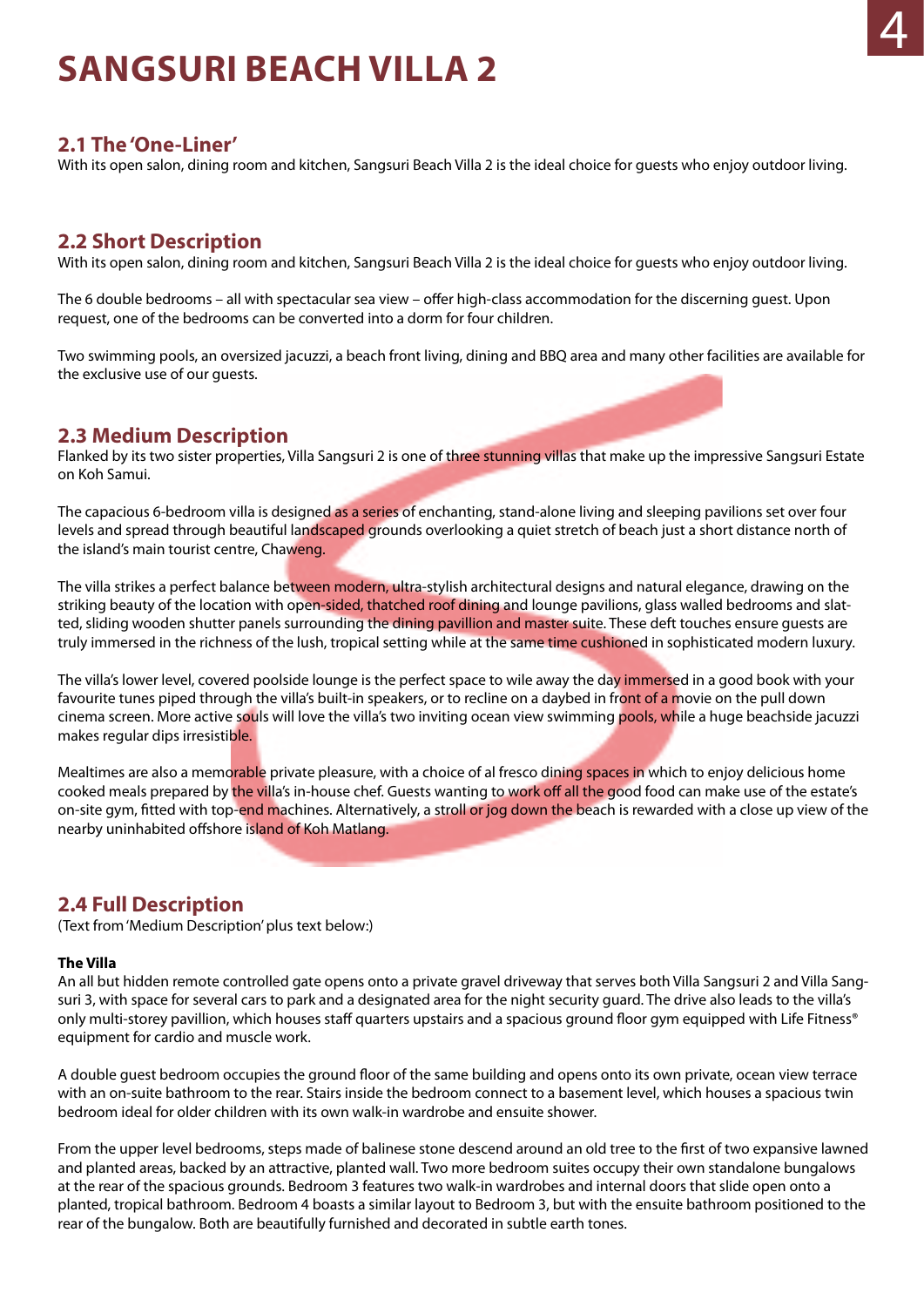4 5 Also on the same level, paths cross water features in the lawned garden and connect to the kitchen, lounge and dining spaces, all of which occupy their own separate thatched roof pavilions. The lounge is furnished with a long cushioned sofa and day bed, the kitchen features a central island breakfast bar and both areas protected from the elements with automated blinds. The ocean view dining pavillion seats 8 to10 guests and is surrounded on three sides by slatted wooded shutters that rotate to draw in the soothing ocean views.

> Also on this level, an infinity edged plunge pool fronts the master bedroom pavilion, the latter sliding open on three sides to draw in the stunning views. The suite includes a generously sized double bedroom with additional oversized sofa, antique Balinese wooden carvings and striking original art, as well as ample built-in storage in a walk-in wardrobe area and a spacious ensuite bathroom. The master suite opens onto a private terrace to the rear, featuring a huge outdoor bathtub and a secluded private sun terrace with two sunbeds overlooking the beach.

> Internal stairs lead directly down from inside the master suite to a sizeable day lounge area on the villa's lower level, also reached via steps next to the dining pavilion and positioned next to the villa's second, larger swimming pool (21 metres). The comfortable covered lounge area is furnished with a sofa and daybed poised for relaxed. There's a guest bathroom, a second kitchen and barbecue area in this part of the villa, that latter serving a 10-seater outdoor dining table on a terrace right next to the beach. The terrace extends along the beachfront and hosts a comfortable daybed with steps down into a huge beachside jacuzzi pool.

> Bedroom 2 also occupies the villa's beachside terrace level and sits at the far end of the poolside garden. The room boasts sea views right from the bed and also offers guests a dual walk-in wardrobe and a bathroom its own with private garden.

#### **Staying at Sangsuri Villa 2**

The unique layout and designs at Sangsuri Villa 2 effortlessly bring together nature and contemporary luxury, allowing quests to spend the majority of their time outdoors enjoying the stunning vistas and soothing tropical surroundings, but also with every indulgence, comfort and convenience at their fingertips.

The efficient live-in staff take take care of the details – everything from maintenance and repairs to special quest requests and recommendations – and a private chef is on hand to prepare delicious Thai and Western meals to be enjoyed in one of the many comfortable al fresco dining areas.

The beachside day lounge and swimming pool offer everything you could possibly need to pass lazy days enjoying island life to the full. It's perfectly possible to spend most of your time in this part of the villa; swimming and sunbathing during the day, then returning for evening cocktails, followed by a barbecue, and then relaxing in the lounge with a movie on the pull down projector screen. All this with the gentle sound of the lapping waves in the background.

The abundance of trees and flowers really adds to the pleasure of the stay, as do the many artefacts and collectables placed throughout the villa, which not only create a strong sense of location, but also cleverly bring a homely ambiance to the residence despite its open-plan layouts and considerable size.

The spacious, multi-level design of the villa also means it is easy for quests to balance communal and private holiday time. The private facilities and onsite services are second to none, the fact that the villas on the Sangsuri estate offer direct access to a quiet beach is a rare luxury in itself.

\*\* Images and descriptions depicted may include prices, features, furnishings, facilities, services and amenities that are subject to change at any time.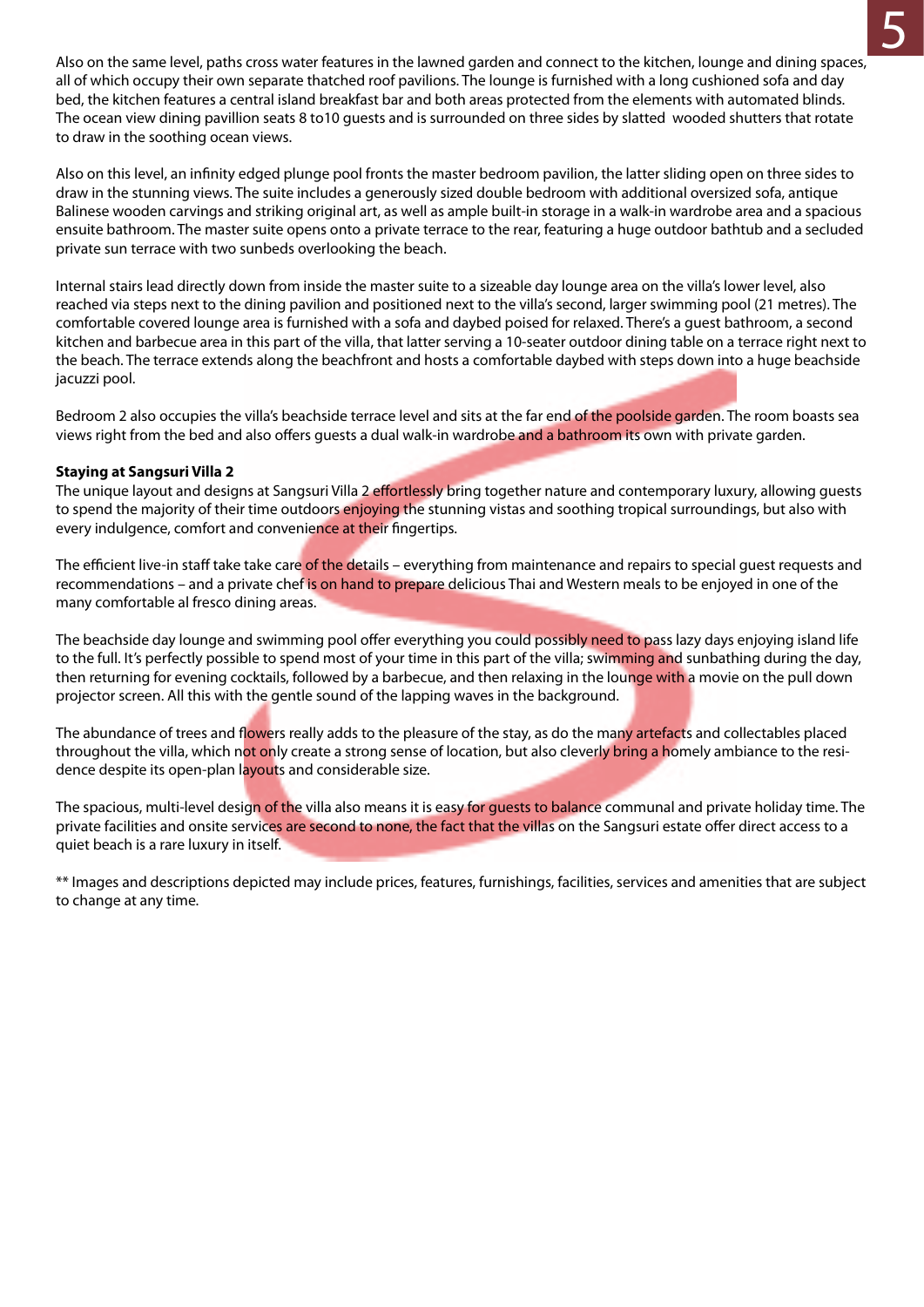## <span id="page-5-0"></span>**SANGSURI BEACH VILLA 3**

#### **3.1 The 'One-Liner'**

In its 5 double bedrooms, Sangsuri Beach Villa 3 offers comfortable accommodation for 10 to 14 guests.

### **3.2 Short Description**

In its 5 double bedrooms, Sangsuri Beach Villa 3 offers comfortable accommodation for 10 guests. Upon request, the AV/TV room can be converted into an additional double bedroom or a dormitory for 4 children.

The 20 m infinity pool, the massage sala, the open-air and the indoor jacuzzi together with the swimming platform with direct access to the beach are just some of the facilities available for exclusive private use of our guests in Villa 3.

#### **3.3 Medium Description**

Occupying a peaceful tropical cliffside that steps gently down to an undisturbed beach just a short drive north of Koh Samui's main tourist town, Chaweng, Villa Sangsuri 3 is one of three spectacular private villas that together make up the Sangsuri Estate.

This stunning 5-bedroom villa is designed as a series of luxurious living and sleeping pavilions, set on four levels, and connected by stepped pathways spread through attractive landscaped grounds. The property overlooks a meditative bay that is home to the postcard-perfect offshore island of Matlang.

Villa Sangsuri 3 features an appealing choice of private and communal spaces for guests exclusive use. It is therefore perfectly suited to groups of friends or families looking to share the benefits of a personalised island holiday retreat, without ever feeling either cramped or restricted.

The lower level beachside spa is an indulgent inclusion, even for a luxury villa of this size, and the addition of private cinema room behind the lounge adds yet more appeal to the wide ranging facilities on offer.

Despite being one of the only luxury villa estates on Samui within easy reach of the many shops and nightlife options in Chaweng, Sangsuri Villa 3 an its neighbouring properties enjoy one of the most secluded and peaceful locations on the island.

The sheer size of the property and generous amount of private space available to quests, coupled with the fact that two or even all three villas can be rented together, also makes this one of the most attractive choices on the island for a private wedding, a group celebration or even a corporate retreat.

### **3.4 Full Description**

(Text from 'Medium Description' plus text below:)

#### **The Villa**

An automated roadside gate opens onto a private drive with covered carport where steps from an arched entrance lead directly down to a wide, lawned garden adorned with flowering plants, mature trees and huge Balinese rocks filled with waterlilies.

Three double bedrooms occupy the upper level, with Bedroom 5 closest to the entrance, all but hidden in the trees. The quaint, very private double bedroom has its own ensuite bathroom and garden terrace form which steps leads directly down to the villa's main poolside living area.

On the same level, Bedroom 3 and Bedroom 4 are set in self-contained pavillions that sit either side of ornate, wide steps that descend through the centre of the property. Each of these two guest bedrooms is surrounded by pebbled water features and opens onto its own private sky garden. Bedroom 3 is to the left, and features an indoor bathroom with rainshower, plus an additional outdoor bath tub within a shuttered garden terrace. Bedroom 4 is a mirror image in terms of design, but without the additional bath tub space.

On the next level down, the villa's main living pavillions and master bedroom suite are positioned around a 23 metre seaview swimming pool. A furnished relaxation sala is also perched poolside for shaded repose, complete with a giant mirror to reflect the breathtaking natural surroundings.